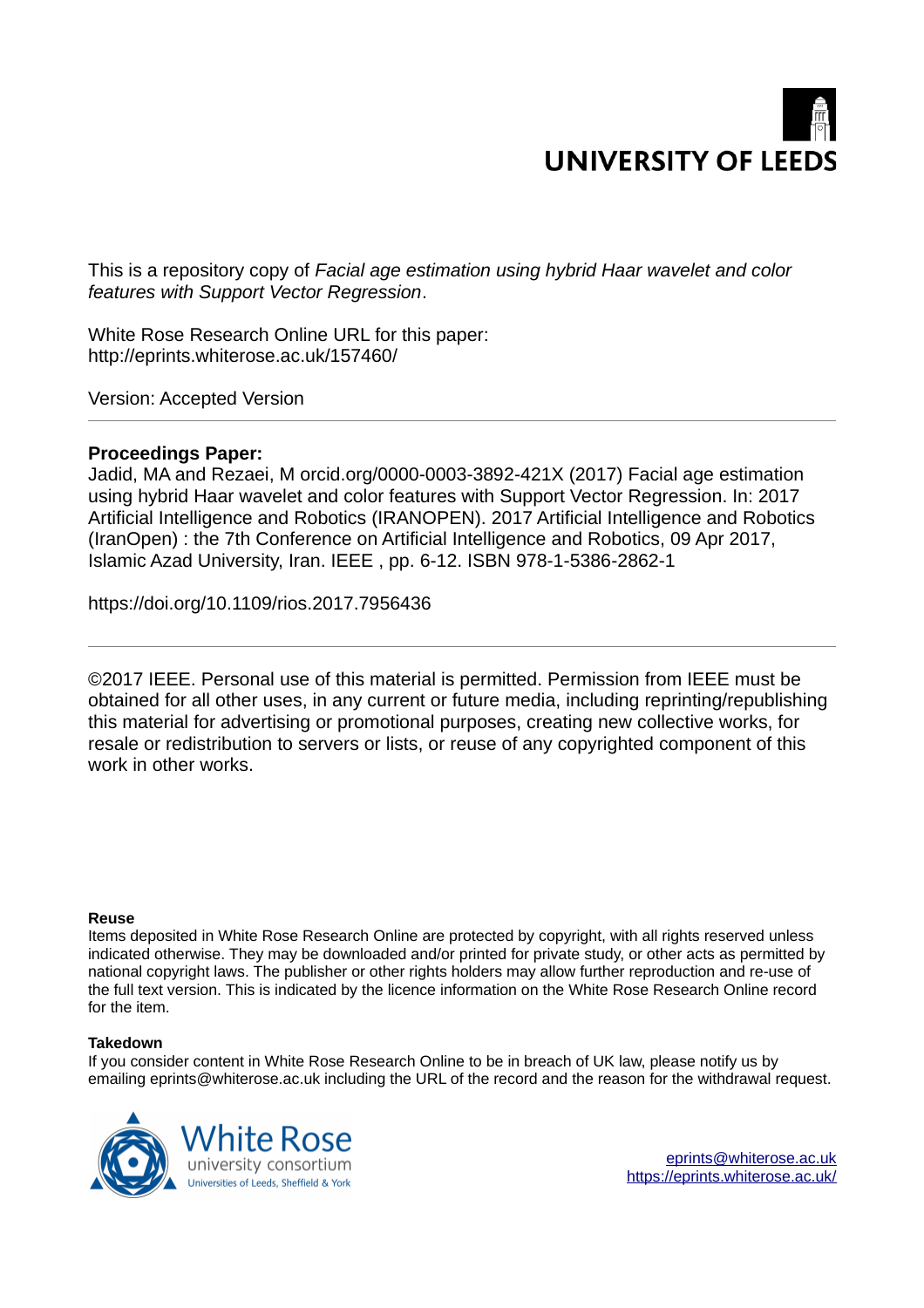# Facial Age Estimation Using Hybrid Haar Wavelet and Color Features with Support Vector Regression

Maral Arvanaghi Jadid \* Faculty of Computer and Information Technology Engineering, Qazvin branch, Islamic Azad University, Qazvin, Iran. M\_arvanaghi@qiau.ac.ir

*Abstract***— Face appearance is one of the most important visual features of human which varies significantly over the aging. Therefore, automatic age estimation is a demanding research topic in the field of facial feature analysis. In the task of age estimation, feature extraction is the first influential step which highly effects on a learning method and its obtained results. The second important step of an age estimation system is training of pattern recognition method based on the extracted feature vector. Considering the importance of the feature extraction and training steps, this paper utilizes the combination of Haar wavelet transform and color moment approaches to extract full-informative and influencing feature elements of face image. To improve the training step, the paper trains a Support Vector Regression (SVR) model, based on the extracted feature vector for age estimation. Experimental results of the proposed method are performed on FG-NET and MORPH datasets and prove the superiority of the method compared with the state-ofthe-art methods.** 

Keywords— age estimationt; Haar wavelet; Support Vector *Regression.* 

#### I. INTRODUCTION

Human face is one of the major properties that characterize the individuals in terms of gender, emotion, or age [1-4]. Among the above features, age has a direct relationship to the face due to the appearing of several variations, such as face size and skin, on human face over the aging process. By analyzing such gradual change and variations over the aging, some patterns can be extracted to estimate the age of individual for his/her own specific face image that can be considered as the task of automatic age estimation [5-7]. In other words, automatic age estimation is a process of assigning an age label to a given individual based on his/her own face image. The face aging process in males may differ from the females where the face image of a female is sound younger than the a male due to the makeups. In this regard, extraction of discriminative features for age estimation in females is more difficult than males. This is considered as an open problem [10].

A typical age estimation approach consists of two fundamental steps: Feature extraction and age estimation [11-

Mahdi Rezaei Faculty of Computer and Information Technology Engineering, Qazvin branch, Islamic Azad University, Qazvin, Iran. Rezaei@qiau.ac.ir

13]. In the first step, an efficient approach is used to extract full-informative and influencing feature elements of input face image [14]. In this regard, several feature extraction methods have been proposed such as age manifold [8-9], Active Appearance Model (AAM) [15], age manifold [8-9], and AGing pattErn (AGES) Subspace [16-17]. The basic contribution of AAM is comparing the estimated appearance model of face image to the target image in order in to find the matched components of the models. Manifold learning technique is based on the modeling of the manifold data samples in a sufficient low-dimensional embedding space where a linear regression method is trained on the samples for the task of age estimation. In AGES, an appearance model [19] is utilized to extract the feature vectors of p individual face images in different ages. After that, a representative subspace is generated based on the extracted feature vector to model the aging pattern for each individual.

The second step of a typical age estimation method is training a learning approach on the feature vector. In [20], a regression method with quadratic function is proposed to improve the performance of age estimation method. Also, this work is improved by proposing three hierarchical architectures to the previous system [21]. It is important to note that the efficiency of a typical age estimation method highly depends on the above mentioned steps, where training of an appropriate learning method on an inefficient feature vector or training a weak method on an influencing feature vector will cause poor performance. To solve such problems, we propose a novel age estimation method to improve the performance of both feature extraction and learning steps. In the proposed method, a combination of Haar-wavelet transform and color moment is used to extract full-informative and influencing feature elements. Since the variation of facial features appears in the image texture, utilization of Haar wavelet features in an age estimation system certainly improves the quality of prediction. Furthermore, the variation of facial features over the aging process in a colorful image is more differentiable than gray-level image and so, extraction of the color features of input face image can be more appropriate.

First, the Haar wavelet transform in applied to the input face images, then the feature elements are extracted by using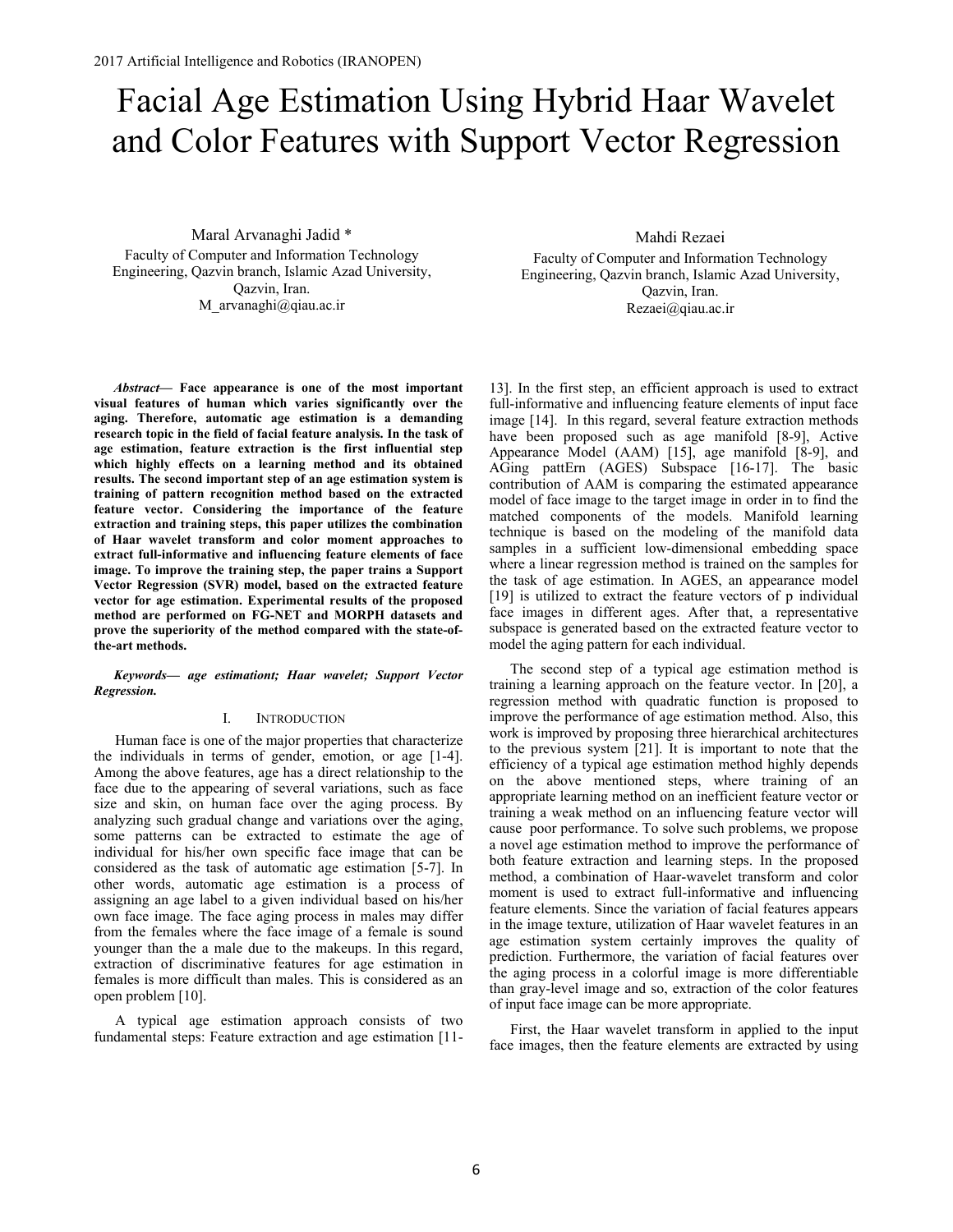F-norm theory. Using color moments, the color features of input face image are extracted and finally two types of extracted features will be combined as a single feature vector. Furthermore, the learning step of the proposed method is performed using Support Vector Regression (SVR) which is trained on the combined feature vector of Haar wavelet transform and color moment. To obtain the minimum generalization error of SVR, a regression function is employed to train in a high-dimensional feature space. The rest of the paper is organized as follows: The Haar wavelet and color features are introduced in Section 2. The proposed method is described in Section 3. Evaluations and experimental results of the proposed method are presented in Section 4; and the paper is concluded in Section 5.

#### II. BACKGROUND

In this section, two feature extraction methods that are widely used in machine vision and pattern recognition are described as follows:

#### *A. Wavelet transform*

Wavelet transform is a multi-resolution approach for image texture analysis that consists of two steps: 1) recursive filtering and 2) sub-sampling for a 2D signal (image or voice) [22]. At each level, wavelet transform function decomposes the input signal into four frequency sub-bands, HH, HL, LL, and LH as shown in Fig. 1, where H and L mean high and low frequency, respectively.

|    | ۱н |  |  |
|----|----|--|--|
| нı | HН |  |  |

Fig. 1. First level of wavelet transform.

#### *B. Haar wavelet transform*

Haar wavelet is development of wavelet transform to simplify the computation of wavelet transform. Haar wavelet transform function consists of several coefficients which are computed as follows:

$$
wc_i = \frac{p_i - p_{i+1}}{2}, \qquad i \in [1, N]
$$
 (1)

where  $wc$  is wavelet coefficient and  $p$  refers to element of one-dimensional dataset where the dataset consists of  $N$ elements. Since  $p_i$  and  $p_{i+1}$  are two adjacent elements of data, there will be  $\frac{N}{2}$  wavelet coefficients for a given dataset with N elements. Furthermore, the vector of wavelet coefficients can be completed using the average of two adjacent elements of dataset as follows:

$$
A_i = \frac{p_i + p_{i+1}}{2}, \qquad i \in [1, N]
$$
 (2)

where  $A_i$  shows the average of two adjacent elements  $p_i$  and  $p_{i+1}$  and thus, there will be  $\frac{N}{2}$  averages for a dataset with  $N$  elements. After computation of the wavelet coefficients and the averages, they will be integrated as a

single vector where the averages are stored in the first half of the vector, and the wavelet coefficients are stored in the second half [22]. This process is repeated on the average part of vector until a single average and coefficient are obtained. If the dataset is a two-dimensional image, the above onedimensional Haar wavelet decomposition process is applied on each row and column of input image, separately.

#### *C. Color feature*

In color image, the RGB space provides a useful starting point to find color features of images, but it is not perceptually uniform [22]. One of the main approaches to extract influencing color feature elements is color moment, which is based on this assumption that any colour distribution in an image can be analyzed as a probability distribution; hence, the main parameters of a typical probability distribution, such as mean and variance, should be defined for color distribution. We provide more details for color moment in the next section.

#### III. PROPOSED METHOD

As mentioned before, two main steps of feature extraction and learning have a high impact on the performance of an age estimation system. In this paper we propose a novel age estimation system in which the two mentioned steps are considerably improved. The paper, proposes a combination of Haar wavelet transform and color moment as the improved feature extraction step. Using SVR model, we also propose a new learning step with further improvements in the final results. Next sections provide further details.

#### *A. Improved feature extraction*

As mentioned earlier, the proposed feature extraction method consists of two distinct approaches, Haar wavelet transform and color moment, in which their extracted feature vector will be combined as a single feature vector. In the proposed method, first, the Haar-wavelet decomposition function is applied on the input RGB face image for four times (levels) [22]. After that, the F-norm theory is utilized to reduce the dimension of the generated feature-vector. Representing the input face image by *I*, we define the sub-image of original image *I* in *i*-th level of Haar wavelet decomposition process as follows [22]:

$$
I = \begin{bmatrix} p_{11} & \cdots & p_{1n} \\ \vdots & \ddots & \vdots \\ \vdots & \ddots & \vdots \end{bmatrix} \tag{3}
$$

$$
I_{i} = \begin{bmatrix} p_{1i} & \cdots & p_{nn} \\ \vdots & \ddots & \vdots \\ p_{ni} & \cdots & p_{ni} \end{bmatrix}, \quad i = 1 \text{ to } n \tag{4}
$$

Also, the F-norm of the sub-image  $I_i$  is given as follow [22]:

$$
||I_{l}||_{F} = \sqrt{\sum_{j=1}^{i} \sum_{k=1}^{i} p_{kl}^{2}}
$$
 (5)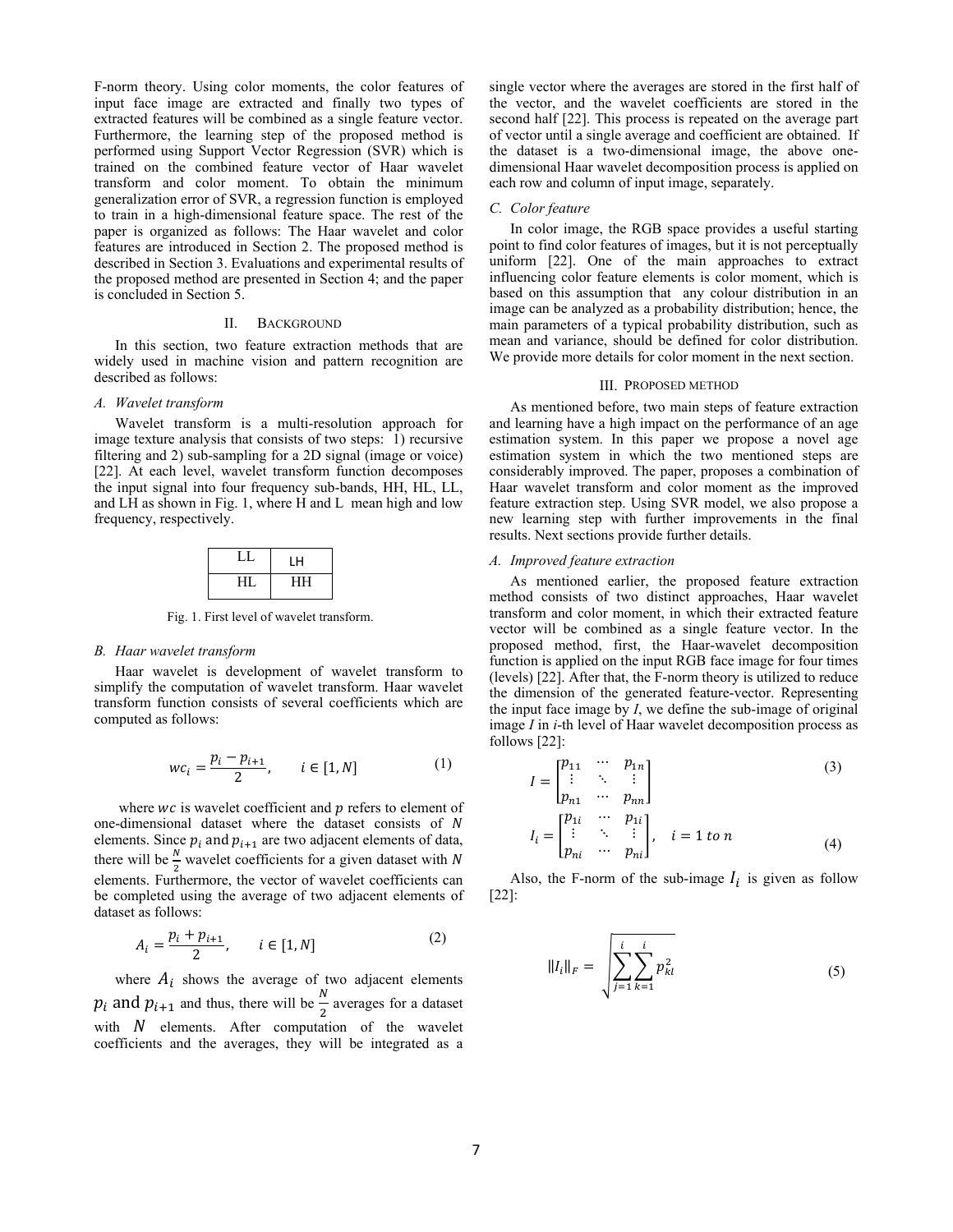Where  $p_{kl}$  is the pixel of input image in row  $k$  and column *l*. If we define  $\Delta I_i = ||I_i||_F - ||I_{i-1}||_F$  and  $||I_0||_F = 0$ , then the Haar wavelet-based feature vector of matrix  $A$  can be represented as:

$$
FV_{HW} = [\Delta I_1, \Delta I_2, \dots, \Delta I_n]
$$
 (6)

After the extraction of Haar wavelet-based feature vector, the color feature vector of input face image will be obtained by applying color moment approach on input image. The definition of color-moment feature comes from statistical distribution of colour values within the input image based on some specific moments such as mean, and variance. The color moment feature of input face image is defined as a triple  $(m_i, \sigma_i, s_i)$  where  $m_i$  represents the average of probability distribution of color channel *i*,  $\sigma_i$  shows the standard division of probability distribution of color matrix  $i$ , and  $S_i$  is the skewness of probability distribution of color matrix *i*. To compute the average color distribution of color channel *i*, the following equation is utilized [22]:

$$
m_i = \frac{1}{N} \sum_{j=1}^{N} p_{ij}
$$
 (7)

where  $N$  is the total number of the pixels and  $p_{ij}$  is the *j<sup>th</sup>* pixel of image in the *i<sup>th</sup>* color channel. The standard deviation of color distribution of input face image for the color channel *i* is given as follow:

$$
\sigma_i = \sqrt{\frac{1}{N} \sum_{j=1}^{N} (p_{ij} - m_i)^2}
$$
 (8)

Also, the skewness factor of color probability of the color channel *i* is computed as follow [22]:

$$
s_i = \sqrt[3]{\frac{1}{N} \sum_{j=1}^{N} (P_{ij} - E_i)^3}
$$
 (9)

Since the RGB model is used in this paper for colorful image, there is a color moment feature vector with length of 9 as follow:

$$
FV_{CM} = [m_i, \sigma_i, s_i] \quad , \quad i \in \{ \text{red, green, blue} \} \tag{10}
$$

At the final step of feature extraction, the feature vectors of the Haar wavelet transform and the color moment should be combined as a simple form as follows:

$$
FV_{HWCM} = FV_{HW} + FV_{CM}
$$
  
=  $[\Delta A_1, \Delta A_2, ..., \Delta A_n, M_i, \sigma_i, S_i],$  (11)  
 $i \in \{\text{red, green, blue}\}\$ 

The final feature vector consists of texture information and color probability of the input face image, which are efficient and impressive for the task of age estimation. Since the variation of facial features appears in the image texture, the application of Haar wavelet features in an age estimation system certainly improves the accuracy of our final age

estimation procedure. Furthermore, the variation of facial features over the aging process in a colorful image is more differentiable than gray-level image; therefore, extraction of the color features of input face image can be more appropriate. After the feature extraction, a learning method should be employed to train on the extracted feature vector for the task of age estimation. For this purpose, we utilize the SVR model for age estimation that is presented in details in the next subsection.

#### *B. Improved learning step*

SVR is the development of Support Vector Machine (SVM) classifier that aims to find the regression function  $f(x)$  with the maximum  $\varepsilon$  deviation from the test data in the problem space [23]. To introduce the concept of SVR, suppose the dataset  $\{(x_1, y_1) ... (x_l, y_l)\}, x \in \mathbb{R}^n, y \in \mathbb{R}$  where  $x_i$  refers to sample *i* with desired label  $y_i$ . The goal of SVR is prediction of the function  $y = f(x)$ , which can be defined as follows:

$$
f(x) = w\phi(x) + b \tag{12}
$$

where  $\phi(x)$  is the feature vector of input face image, which is mapped from space  $x$  to a higher-dimensional space; parameter  $\hat{b}$  is a bias and  $\hat{w}$  is a vector for the regression coefficient [23]. Since these two parameters should be estimated, the SVR model uses regularized risk function as follows [23]:

$$
R_{reg}[f] = R_{emp}[f] + \lambda ||w||^2
$$
  
= 
$$
\frac{1}{l} \sum_{i=1}^{l} L(f(x_i) - y_i) + \lambda ||w||^2
$$
 (13)

where  $l$  is the total number of samples in dataset, and  $L(f(x_i) - y_i)$  is  $\varepsilon$ -insensitive loss function that is given as follow [23]:

$$
L(f(x_i) - y)_\square
$$
  
=  $\begin{cases} |f(x) - y_1| - \square, & \text{if } |f(x) - y_1| \ge \square \\ 0, & \text{otherwise} \end{cases}$  (14)

where  $\varepsilon$  defines a threshold for regression function as the maximum radial distance from data points in problem space. In SVR model, there are two slack variables  $\xi^+$  and  $\xi^1$  for the data pints located outside the radial distance [23]. These variables are embedded in the following object function to be minimized as follows [23]:

$$
Min: \frac{1}{2} ||w||^{2} + C \sum_{i=1}^{l} (\xi^{+} + \xi^{-})
$$
  
\n
$$
y_{i} - w_{i} \phi(x_{i}) + b \leq \Box + \xi^{+}
$$
  
\n
$$
w_{i} \phi(x_{i}) + b - y_{i} \leq \Box + \xi^{-}
$$
  
\n
$$
\xi^{+} + \xi^{-} \geq 0
$$
  
\n(15)

where  $C$  is a reutilized constant to make a balance between empirical error and flatness of function. Also,  $W$  is defined as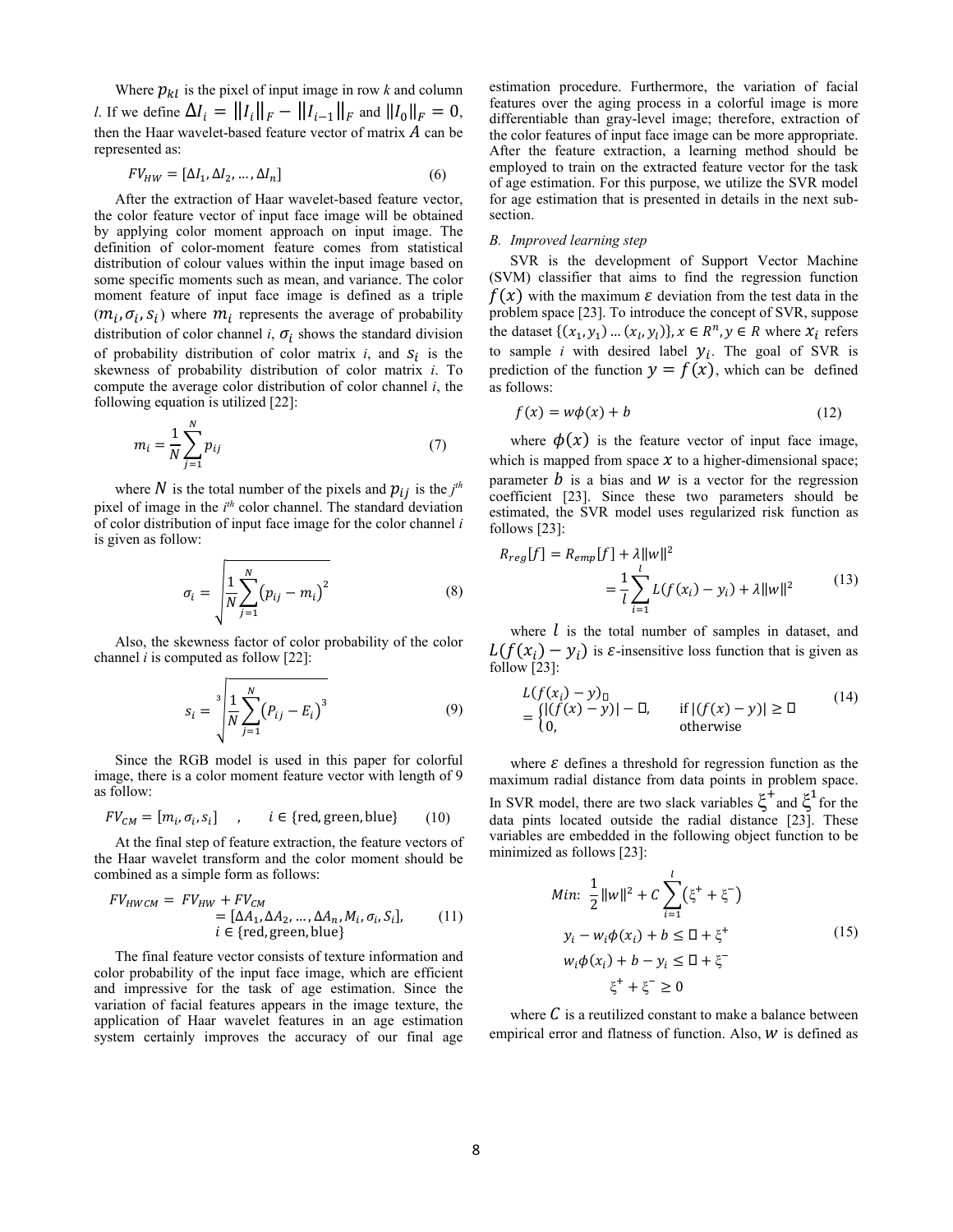$w = \sum_{i=1}^{l} (\alpha_i - \alpha_i^*) \phi(x_i)$ . So, the main function of SVR model is given as follows [23]:

$$
f(x) = \sum_{i=1}^{l} (\alpha_i - \alpha_i^*) \phi(x_i) \phi(x) + b
$$
  
= 
$$
\sum_{i=1}^{l} (\alpha_i - \alpha_i^*) K(x_i, x) + b
$$
 (16)

where  $K(x_i, x)$  is a kernel function which is set to RBF type in this paper. Furthermore,  $\alpha_i$  and  $\alpha_i^*$  are computed using convex optimization tool as follow [23]:

$$
Max: -\frac{1}{2} \sum_{i,j=1}^{l} (\alpha_i - \alpha_i^*) (\alpha_j - \alpha_j^*) K(x_i, x_j) -
$$
  
\n
$$
\Box \sum_{i=1}^{l} (\alpha_i - \alpha_i^*) + \sum_{i=1}^{l} y_i (\alpha_i - \alpha_i^*)
$$
  
\n
$$
\sum_{i,j=1}^{l} (\alpha_i - \alpha_i^*) = 0, \alpha_i \ge 0, \alpha_i^* \le C
$$
\n(18)

By definition of  $\alpha_i$  and  $\alpha_i^*$ , the bias is computed as follow [23]:

$$
b = y_i - w_i \emptyset(x) - \Box \qquad \text{for} \ \alpha_i \in (0, C) \tag{19}
$$

 $b = y_i - w_i \emptyset(x) + \Box$  for  $\alpha_i^* \in (0, C)$ 

In this paper, the SVR model is used for the task of age estimation. To this end, the SVR model is trained on the feature vector extracted by Haar wavelet transform and color moment. In next section we show that the results of the proposed method on different datasets prove the ability of SVR model to efficiently train on the combined feature vectors.

#### IV. EXPERIMENTAL RESULTS

This section provides the evaluation results of the proposed method on the facial age estimation problem. The proposed method is evaluated on two common aging image datasets of FG-NET [24] and MORPH [25]. FG-NET dataset includes 640 color and grayscale face images from 80 individuals in range of newborns up to 50 years old. The MORPH dataset contains 760 color face images from 93 subjects within the range of 16 up to 77 years old. Some samples of both datasets are demonstrated in Fig. 2.

The used datasets are divided into two parts of training and testing with the size of 70% and 30%, respectively. The evaluation result of the proposed method is based on 10-fold cross validation in which the training set is shuffled and after that divided into 10 parts, and the SVR model is trained on nine parts and then validated on  $10<sup>th</sup>$  part. Note that in each fold, the validation part is rotated through the 10 parts.

The evaluation measures utilized in the experiments are Mean Absolute Error (MAE) and Cumulative Score (CS) where the MAE computes the error between the estimated ages and the actual ones as follows:

$$
MAE = \frac{1}{N} \sum_{i=1}^{N} |A_i - P_i|
$$
 (20)

where N is the number of test samples,  $A_i$  and  $P_i$  are the actual and estimated ages of individual's face image *i*, respectively. Also, the CS measure is defined as follows:

$$
CS(t) = \frac{N_{est}}{N} \times 100\%
$$
\n(21)

where  $N_{e \leq t}$  is number of test samples with an absolute error value, *e*, equal or lower than *t*.

#### V. RESULTS

In the first step of evaluation, the estimation results of SVR with different feature extraction methods such as SIFT [26], AAM [27] and the proposed Haar Wavelet and Color Moment (HWCM) on all datasets are analyzed in Table 1 in terms of MAE measure. According to Table 1, the best results are obtained using HWCM feature extractor. Since HWCM benefits from both texture and color features information of the input face image, it is expectable to see the capability of extracting an effective feature vector of face image by the propose method. Since, both SIFT and AAM depend on the face geometry and appearance model of the face, aging process decreases their estimation results. Furthermore, the shape of individual's changes over the aging, extraction of feature vector using the SIFT and AAM models is not effective due to the dependency of them to the face geometry, while HWCM is independent of face geometry and its variations.

TABLE 1. EVALUATION OF SVR MODEL WITH DIFFERENT FEATURE EXTRACTION METHODS IN TERMS OF MAE MEASURE

| <b>Dataset</b> | <b>Feature extraction method</b> |            |      |  |  |  |
|----------------|----------------------------------|------------|------|--|--|--|
|                | SIFT                             | <b>AAM</b> | нwсм |  |  |  |
| <i>FG-NET</i>  | 5.35                             |            | 1 97 |  |  |  |
| <b>MORPH</b>   |                                  |            | 2.43 |  |  |  |

In the second step of evaluation, the result of the proposed method is compared with the results of the other learning methods such as C4.5[32], SVM[33], AAS[30], AGES[16], IIS-LLD[29], WAS [31], CPNN [28] and MLP on both FG-NET and MORPH datasets in terms of MAE measure (as shown in Table 2). According to this table, the proposed method also takes the best rank among other methods, and the second best rank is obtained by the IIS-LLD method. The reason of the success of proposed method refers to the hybrid feature vector that consists of texture and color features. Since the variations of face image over the aging are more obvious in image texture, extraction of Haar wavelet-based feature vector to achieve the influential best feature elements is more appropriate.

In addition, the generalization ability of SVR model to deal with the age estimation problem is proved in this section. One of the main drawbacks of IIS-LLD is utilization of the maximum entropy model to fit to real age distribution which is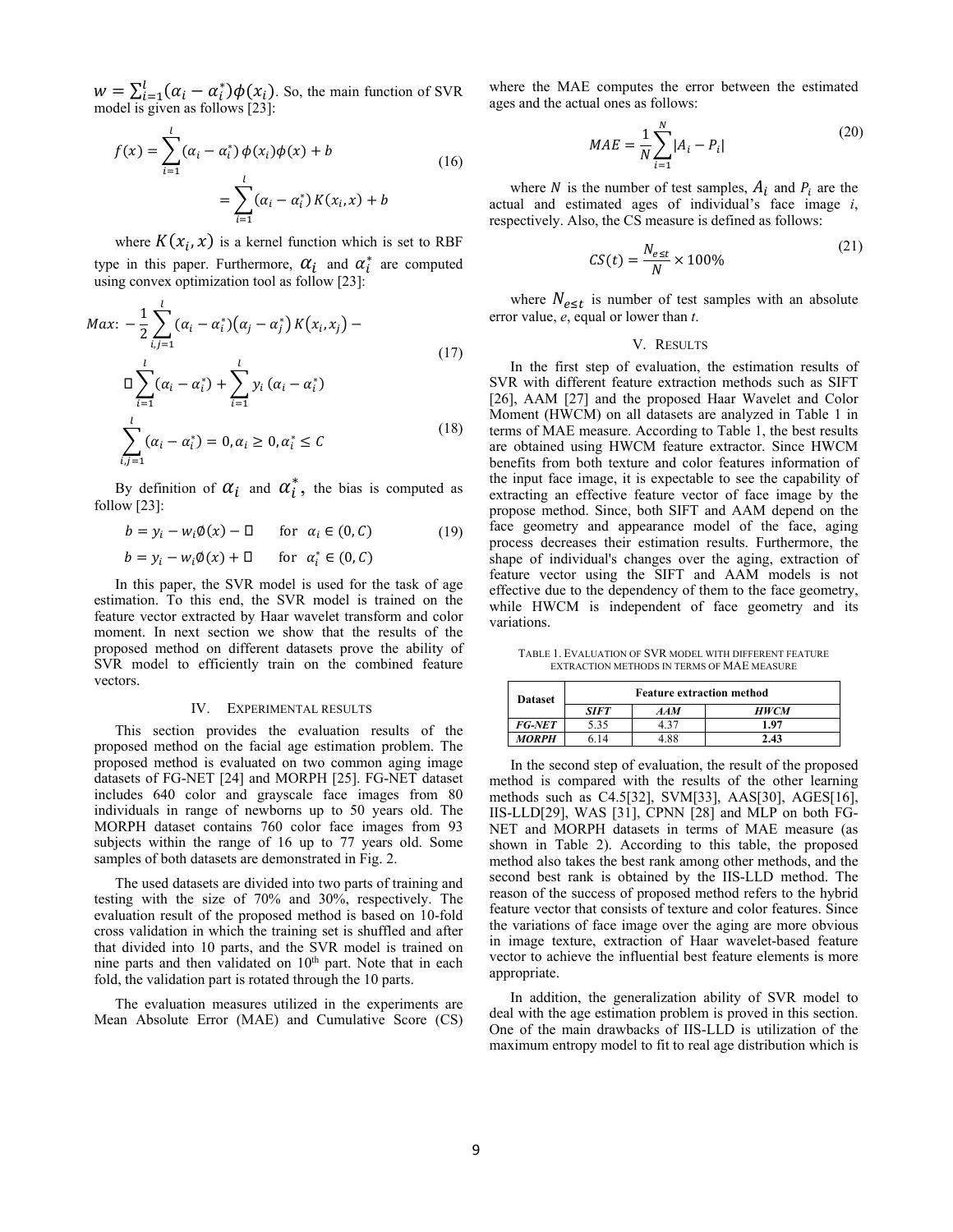inappropriate for age estimation. In this comparison, the MLP model is ranked as the last method.



Fig. 2. Sample images from FG-NET and MORPH datasets. The first row shows a set of image samples of different individuls from FG-NET and the second row presents the aging process of an individual in FG-NET. The third row shows a set of image samples of different individuls from MORPH and the last row presents the aging process of an individual in MORPH.



Fig. 3. Comparison of all age estimation method on FG-NET dataset in terms of CS.



Fig. 4. Comparison of all age estimation method on MORPH dataset in terms of CS.



Fig. 5. Visual age estimation results of the proposed method on different images of FG-NET and MORPH datasets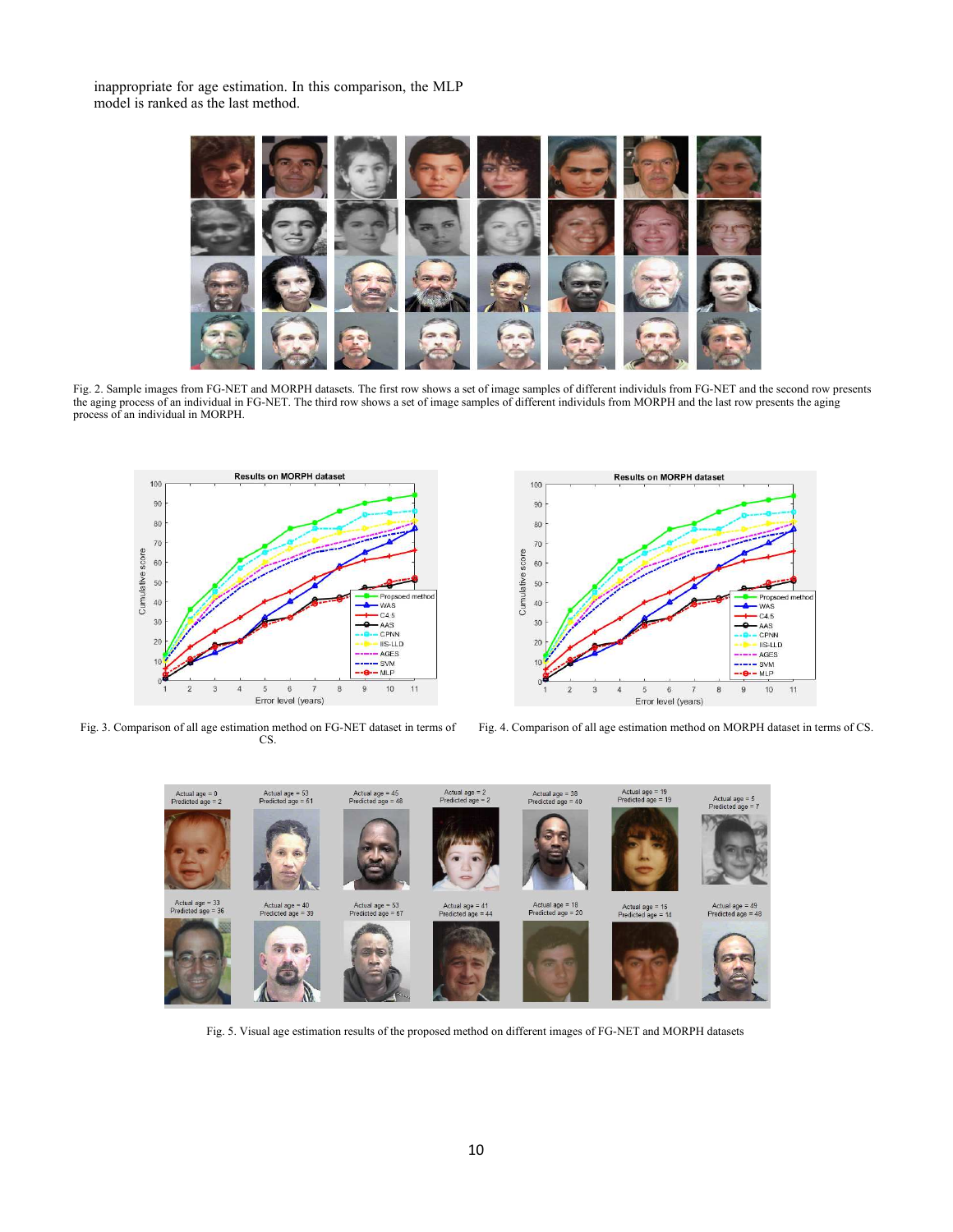TABLE 2. COMPARISON OF SEVERAL AGE ESTIMATION METHODS ON FG-NET AND MORPH DATASETS IN TERMS OF MAE

|                | Age estimation methods |            |      |            |             |            |                |             |                 |
|----------------|------------------------|------------|------|------------|-------------|------------|----------------|-------------|-----------------|
| <b>Dataset</b> | AAS                    | <b>MLP</b> | C4.5 | <b>SVM</b> | <b>AGES</b> | <b>WAS</b> | <b>IIS-LLD</b> | <b>CPNN</b> | Proposed method |
| <b>FG-NET</b>  | 11.85                  | 14.83      | 9.34 | 7.25       | 6.77        | 8.06       | 5.77           | 4.76        | 1.97            |
| MORPH          | 12.03                  | 15.17      | 9.89 | 7.30       | 7.00        | 8.10       | 5.92           | 5.33        | 2.43            |

Since the cases of rotation, scaling and shifting of face inside the image are accrued frequently, a robust feature extraction method is required to efficiently extract full informative feature vector of input image. Because of that, utilization of HWCM as the feature extractor looks to be a proper solution to extract the best feature vector of face image in the aforementioned cases. According to the presented results, it is shown that combination of HWCM and SVR can perform as a complete and innovative age estimation method to obtain very promising results.

Fig.3 illustrates the results of all age estimation methods for FG-NET dataset in terms of CS measure. The horizontal axis shows the error level in unit of year and the vertical axis shows the CS value. According to this figure, the best CS values for all thresholds are obtained using the proposed method. This proves that the proposed method is able to predict the maximum number of individuals' age with minimum error compared to eight other methods. As can be seen in Fig. 4, the second best method is CPNN and IIS-LLD is ranked as the third best method. Similarly, Figure 5 shows the outcome of the proposed method on MORPH datasets in terms of CS measure. Visual results of age estimation is shown in Fig. 5 where the actual and predicted ages of each face image are mentioned for each face image. The little difference between the actual age and the estimated age proves the ability of the proposed method for real-world age estimation tasks.

Based on the presented results, the propose method takes the best estimation results on both FG-NET and MORPH datasets in terms of MAE and CS measures. The first reason of this success refers to the feature vector which contains texture and color features of face image. The second reason is SVR model which is trained on efficient and influencing feature vector and finally obtains high generalization ability in the problem of age estimation. As a results, the proposed method can be considered as an efficient and robust age estimation method that is able to predict the age of individuals in almost all situations.

#### VI. CONCLUSION

This paper introduced a robust technique for facial age estimation using HWCM as a feature extractor and SVR model as the learning method. As an important advantage of the proposed method, HWCM encompasses both texture and color feature of face image which are more appropriate for the task of age estimation. Analogously, the main advantage of SVR is its generalization ability to deal with age estimation problem. The proposed method was evaluated on FG-NET and

MORPH datasets in terms of "mean average error" and "cumulative score" measures and the experimental result proved that the proposed method outperforms the state of the art, including eight new methods compared in this paper. As a result, we can conclude that the proposed method can be considered as an efficient and robust age estimation method which is able to predict the age of individuals in real-world applications.

### **References**

- [1] R. Singh, "Recognizing Altered Facial Appearances Due to Aging and Disguise," Signal and Image Processing for Biometrics. Springer Berlin Heidelberg, pp. 77-106, 2014.
- [2] M. Valstar, "Automatic Facial Expression Analysis," Understanding Facial Expressions in Communication, Springer India, pp. 143-172, 2015.
- [3] C. Shan, "Learning local binary patterns for gender classification on real-world face images," Pattern Recognition Letters, Vol. 33, No. 4, pp. 431-437, 2012.
- W. Gu, C. Xiang, Y.V. Venkatesh, D. Huang and H. Lin, "Facial expression recognition using radial encoding of local Gabor features and classifier synthesis," Pattern Recognition, Vol. 45, No. 1, pp. 80-91, 2012.
- [5] A. Lanitis, C. Draganova, and C. Christodoulou, "Comparing different classifiers for automatic age estimation," IEEE Trans. on SMC-B, Vol. 34, No. 1, pp.621–628, 2004.
- [6] H. Ren and Z.-N. Li, "Age estimation based on complexity-aware features," In IEEE conf. on FGR, 2006.
- [7] G. Guo, Y. Fu, C. Dyer, and T. Huang, "Image-based human age estimation by manifold learning and locally adjusted robust regression, Computer Vision—ACCV, Springer International Publishing, pp. 115- 128, 2015.
- [8] Y. Fu and T. S. Huang, "Human age estimation with regression on discriminative aging manifold," IEEE Trans. on Multimedia, Vol. 10, No. 4, pp. 578–584, 2008.
- [9] Y. Fu, Y. Xu, and T. S. Huang, "Estimating human ages by manifold analysis of face pictures and regression on aging features," In IEEE Conf. on Multimedia and Expo, pp. 1383–1386, 2007.
- [10] G. Guo and G. Mu, "Simultaneous dimensionality reduction and human age estimation via kernel partial least squares regression," IEEE Conference on Computer Vision and Pattern Recognition (CVPR), pp. 657-664, 2011.
- [11] S. Yan, H. Wang, X. Tang, and T. Huang, "Learning auto-structured regressor from uncertain nonnegative labels," In IEEE conf. on ICCV, 2007.
- [12] C. Fernández, I. Huerta and A. Prati, "A comparative evaluation of regression learning algorithms for facial age estimation," In Face and Facial Expression Recognition from Real World Videos, pp. 133-144. Springer International Publishing, 2015.
- [13] G. Guo, Y. Fu, T. S. Huang, and C. Dyer, "Locally adjusted robust regression for human age estimation," In IEEE Workshop on Applications of Computer Vision, 2008.